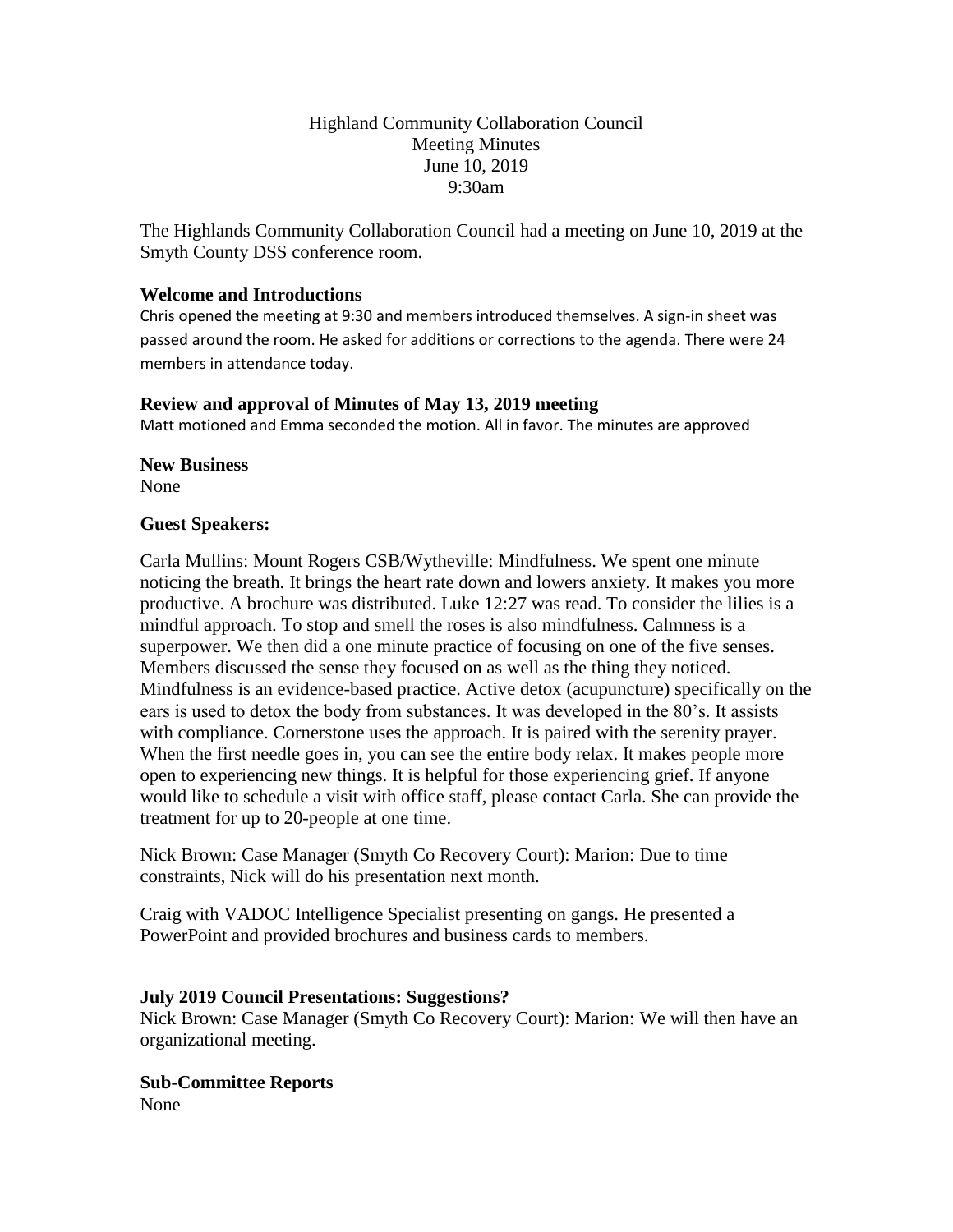**Re-entry Updates** None

## **Local Coalition Updates**

#### **Sub-Committee Reports:**

*Housing Committee/ Service Integration Committee/ Grants/Finance Committee* (Matt, Emma, Andy, Felisha, Andy and Linda) None

*Employment Committee:* (Jimmy with DARS, Mike with VEC) None

*Mentoring Committee/ Substance Abuse Committee:* (Ruth, Teresa, Chris, Chuck) None *Public Relations Committee:* (Kim, Manuel) None *Executive Committee:* (Chris, Kim, Felisha and Chris). None

#### **Questions/Concerns/Comments/Announcements:**

The job fair is still being organized. She has reached out to the Henderson Art Center in Marion. Tentative timeframe is June 14<sup>th</sup>.

Manuel says the website is still getting over 200 hits per month.

Howard says there is a guy from Ballad Health. Jason Pritchard with Ballad did a presentation for this group recently. There is a meeting on Wednesday. There is an opportunity to seek job openings to include peer recovery positions. Training for offenders and their family members is available.

## **Next meeting July 8, 2019. We meet the second Monday of each month.**

#### [http://www.highlandsccc.org](http://www.highlandsccc.org/)

Please Like and visit us on Facebook at Highlands Community Collaboration Council

**The meeting adjourned at 10:50am.**